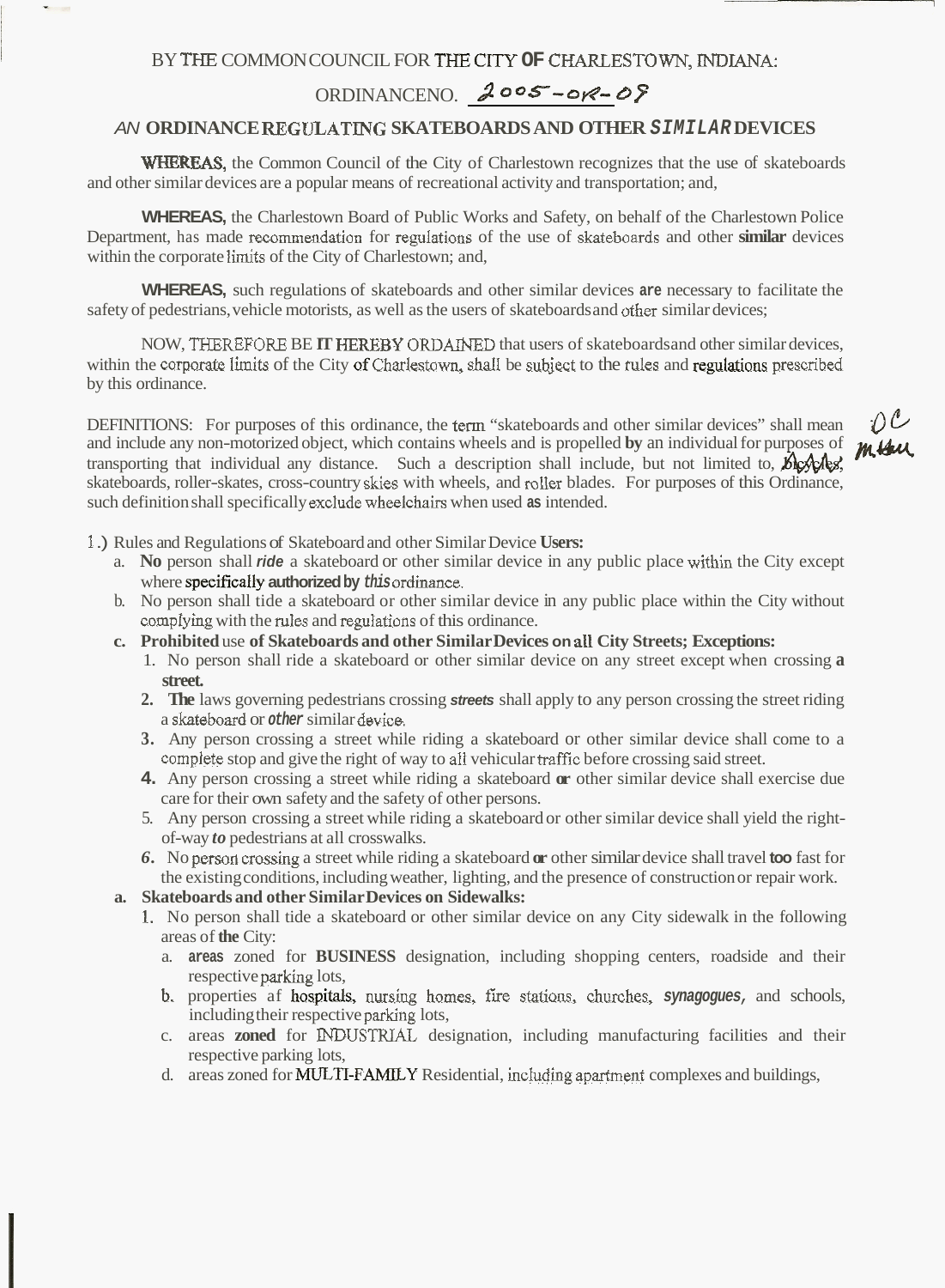- *e.* sidewalks and public access areas where specifically posted, including certain areas of parks swh as on or around gazebos and structures designated for specific other **uses.**
- 1. Persons may ride skateboards and other similar devices on sidewalks in the following areas of the City:
	- a. areas zoned for RESIDENTIAL designation, except multi-family apartment complexes and buildings.
	- **b. areas zoned for PLANNED UNIT DEVELOPMENT and used as single and two family** residential, excluding multi-family, commercial and industrial.
	- c. **areas** zoned **for AGRICULIIZTRAL** designation.
- 1. Persons who ride **a** skateboard or other similar device on sidewalks were permitted must at all times exercise **due** care for **the** safety of other persons using the sidewalks.
- 2. Persons who ride a skateboard or other similar device on sidewalks were permitted must at all times yield the right-of-way to pedestrians and give pedestrians audible warnings before overtaking and passing them.
- 1.) Warning Notices, Citations and Penalties:
	- a. The provisions of this ordinance shall be enforced by officers of the City Police Department, as agents of and **for** the City.
	- b. Anyone violating **the** provisions of this ordinance may be subject to **the** following penalties:
		- 1. Verbal Notice: Anyone violating the provisions of this ordmance **shatl be** asked to abide by **the**  governing rules and regulations. **If** the individual refuses to do so, he or she will be issued a written warning notice.
		- 2. Written Warning Notice: Issuance or a written warning notice to a violator, subsequent to a verbal notice, stating that he or she is in violation and that failure to comply may result in impoundment of **his** *Or* her skateboard *or* other similar device and a citation being issued **for** the violation. If the individual continues to refuse to abide by the provisions of this ordinance, he or she **will** be issued a citation and be subject to **impoundment** of **the** skateboard or other similar device of the violator.
		- **3.** Citations: Issuance of a citation shall be subsequent of the issuance of a written warning notice for the violation of the provisions of this ordinance within the *same* calendar year. **The** issuance of a citation shall impose a fine of fifty dollars (\$50.00). as well as the impoundment of the violator's skateboard or other similar device.
	- a. The written warning notice issued in accordance with this ordinance shall contain the date, time, name, age, and address of the violator, the name of the violator's parent(s) or guardian if the violator is a minor, this ordinance number, nature of the violation, foeation of the violation, the name of **the** police officer issuing the written warning notice and **the** telephone number of the office to contact for information.
	- b. **The** citation issued in accordance with this ordinance shall contain **the date,** time, name, age, and address of the violator, the name of the violator's parent(s) or guardian if the violator is a minor, this **ordinance number, nature Ofthe violation, location Ofthe violation, the name Ofthe police officer** issuing the citation, a court name, address and telephone number and court date.
	- c. **The** City Police Department shall maintain records of all skateboards and other similar devices impounded by date, *time,* name and address of the violator, the ordinance number of violation and a brief description *of* the item impounded. **All** such items impounded **shall** be tagged for **purposes** of proper identification and secured at **the** City Police Department.
	- d. **The** impounded skateboard or other similar device, if belonging to a person under eighteen (18) years of age, shall be given to the parent or guardian of the minor upon request after a full explanation of the reason for impounding **the** skateboard or other similar device **is** given to such parent or guardian and after payment is received far all outstanding citations issued.
	- *e*. The impounded skateboard or other similar device, if belonging to a person eighteen (18) years of age or older shall **be** given to him or **her** upon request and payment *is* received for all outstanding citations issued.